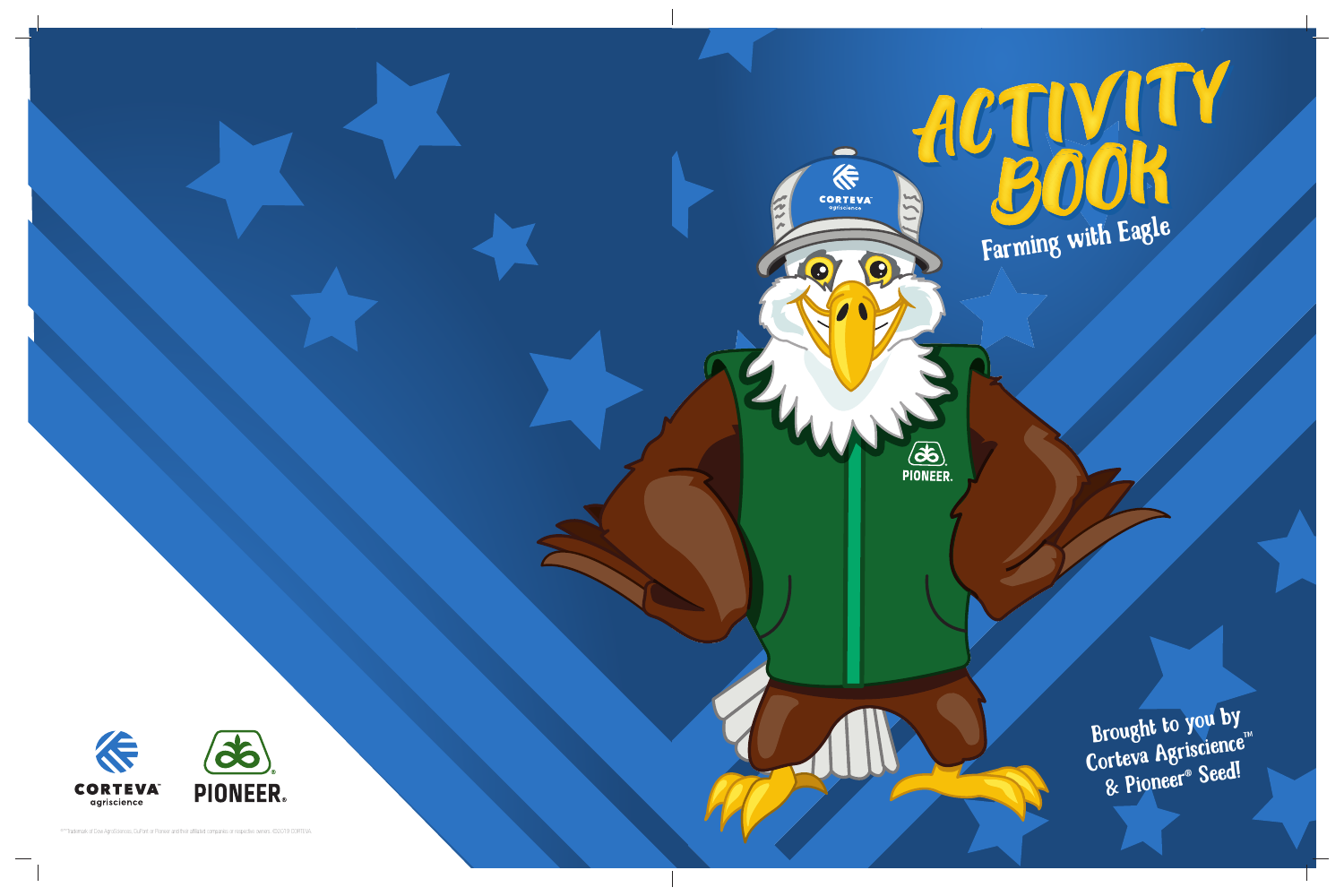Color the Farm!

 $\sim$ 



How will farms look in the future? Draw what you think yours would look like.  $\overline{\phantom{a}}$ 

 $\overline{\phantom{a}}$ 

 $\overline{\phantom{a}}$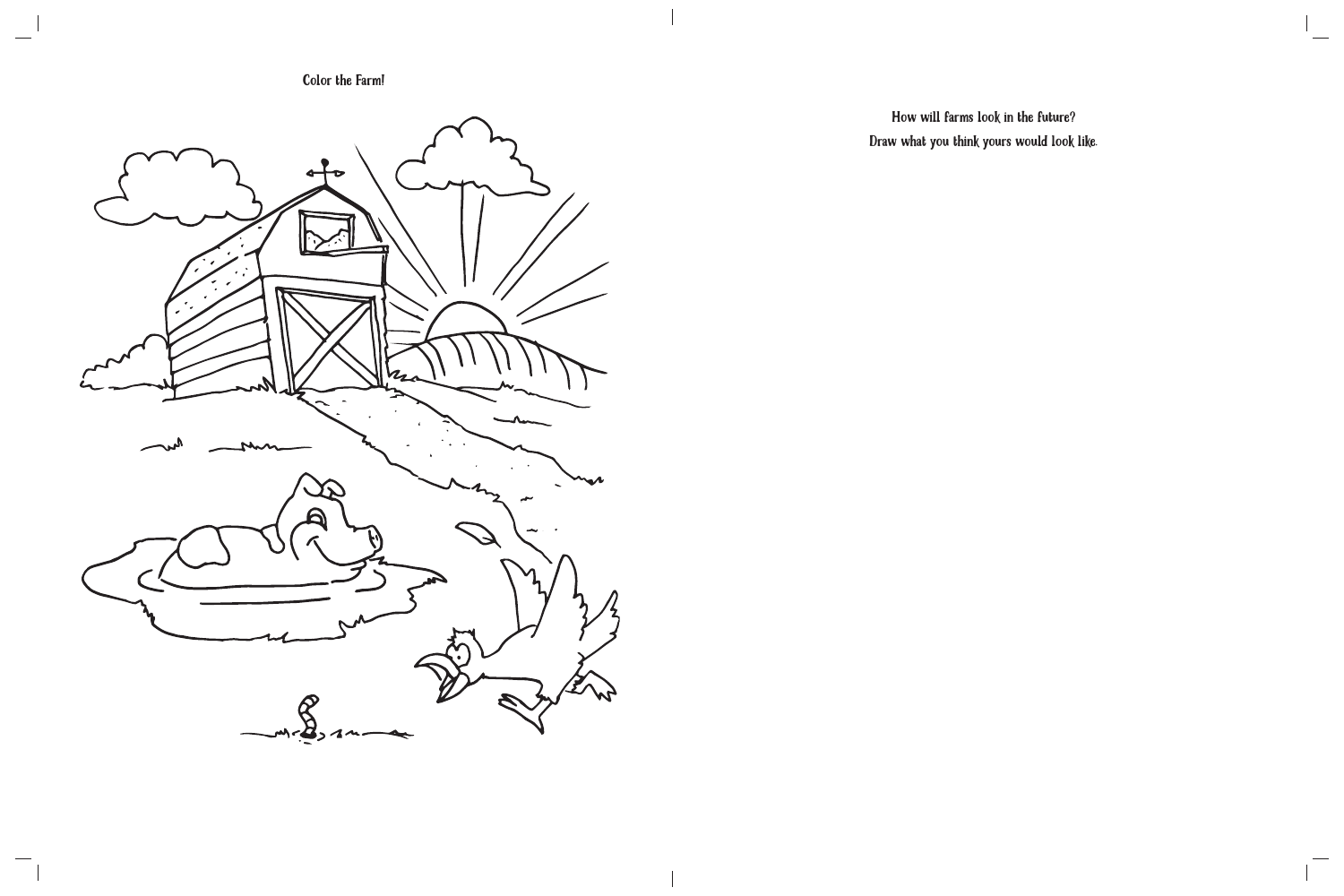**Yo u Did It !**

Because of your help, Eagle was able to get the most out of his farm!

Thank you!





 $\ddotsc$ 

Eagle needs to get his field ready but he doesn't have a tractor. Can you draw one for him?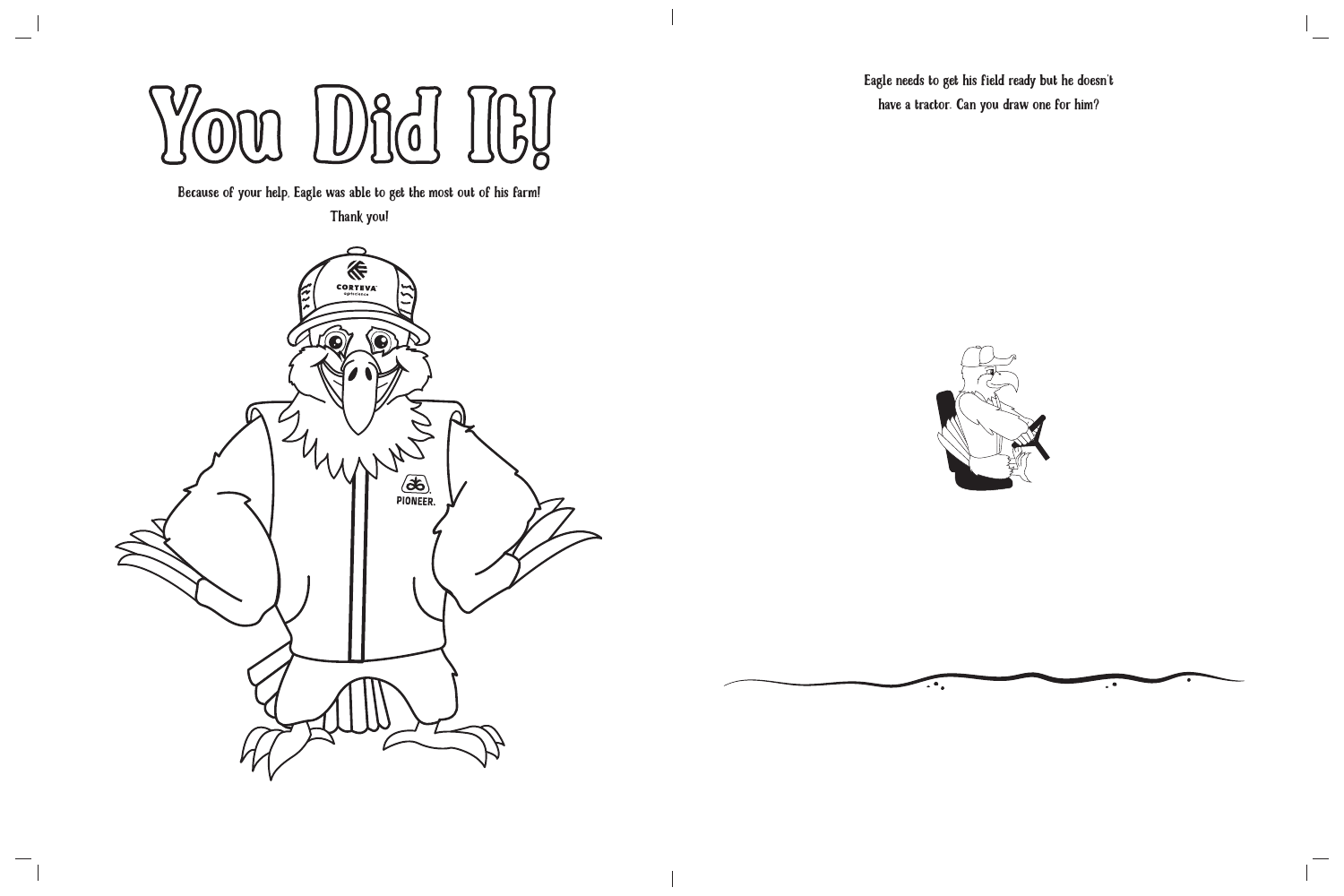

 $\sim$ 





Complete the maze to deliver the corn from the farm to the supermarket.

Answer: A Wheat, B Alfalfa, C Canola, D Sunflower, E Soybean, F Sorghum, G Corn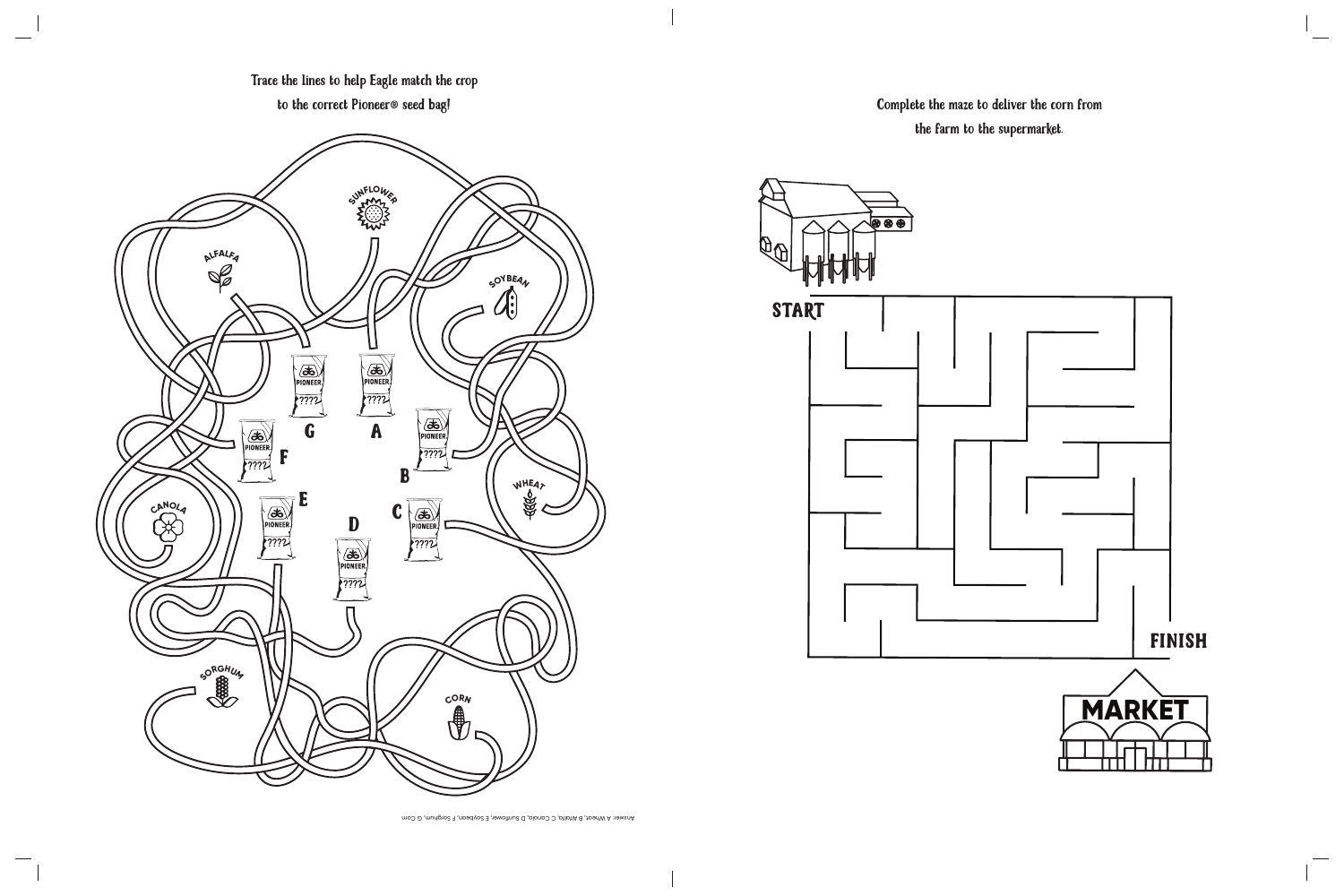

## Eagle's corn is ready! Circle the different ways we use corn?

| н     | В       |              | R | M | Т | A | X     | K       | M           | C           | O           | W | Н            | Е       | А | Τ           |  |
|-------|---------|--------------|---|---|---|---|-------|---------|-------------|-------------|-------------|---|--------------|---------|---|-------------|--|
| X     | Υ       | V            | O | D | A | R | F     | Е       | U           | D           | P           | J | Н            | U       | F | X           |  |
| M     | Ε       | D            | L | R | U | Е | N     | I       | B           | M           | O           | C | U            | D       | Υ | P           |  |
| Т     | Z       | Е            | D | W | N | P | G     | G       | J           | Н           | U           | L | Γ            | S       | Т | A           |  |
| C     |         | O            | Т | R | V | I | D     | A       | R           | $\mathbf O$ | $\mathbf O$ | Т | S            | O       | F | $\mathbf O$ |  |
| F     |         | Τ            | S | Ε | D | V | A     | G       | L           | Е           | Т           | W | Z            | Υ       | Н | Κ           |  |
| N     | R       | Υ            | Е | Е | O | U | G     | W       | N           | I           | D           | C | $\mathbf O$  | B       | Κ | Y           |  |
| M     | Е       | U            | V | N | N | K | R     | L       | W           | Q           | S           | J | A            | Е       | S | L           |  |
| G     | Υ       |              | R | O | А | D | I     | C       | O           | R           | Τ           | Е | V            | А       | Ρ | B           |  |
| F     | S       | K            | A | ι | N | O | C     | J       | F           | ı           | X           | U | Τ            | N       | O | C           |  |
| C     | A       | Е            | Н | P | S | S | U     | А       | B           | Н           | Υ           | X | M            | Е       | R | P           |  |
| Н     | W       | R            | Е | N | V | Е | L     | R       | U           | P           | Т           | S | C            | O       | C | ı           |  |
| I     | P       | Z            | M | D | N | I | Τ     | R       | $\mathbf O$ | G           | Е           | N | G            | Е       | L | G           |  |
| C     | G       | ı            | A | Е | S | X | U     | Е       | J           | $\mathbf O$ | Е           | U | $\mathbf O$  | L       | B | Е           |  |
| K     | Τ       | R            | A | C | Т | O | R     | Н       | N           | ı           | B           | Υ | B            | ı       | N | M           |  |
| Е     | Q       | P            | Υ | D | M | Q | Е     | L       | C           | Q           | Н           | н | V            | D       | А | U           |  |
| N     | F       | N            | J | W | V | D | A     | S       | R           | Τ           | S           | D | B            | Κ       | P | B           |  |
| corn  |         | soil         |   |   |   |   |       | silage  |             |             |             |   | <b>COW</b>   |         |   |             |  |
|       | soybean | <b>field</b> |   |   |   |   | truck |         |             |             |             |   | <b>pig</b>   |         |   |             |  |
|       | Pioneer | farm         |   |   |   |   |       | tractor |             |             |             |   |              | chicken |   |             |  |
|       | Corteva | agriculture  |   |   |   |   |       | combine |             |             |             |   | <b>crops</b> |         |   |             |  |
| wheat |         | nitrogen     |   |   |   |   |       | harvest |             |             |             |   |              |         |   |             |  |
| seeds |         | roots        |   |   |   |   |       | science |             |             |             |   |              |         |   |             |  |
|       |         |              |   |   |   |   |       |         |             |             |             |   |              |         |   |             |  |

Answer types of chips and other for the corp and the corn is read in many different types of chips and other foods. E Cows eat the corn silage to stay healthy.

Now that Eagle has the seeds all planted he can tend to the rest of his farm. Can you help him find all of the other farm words?